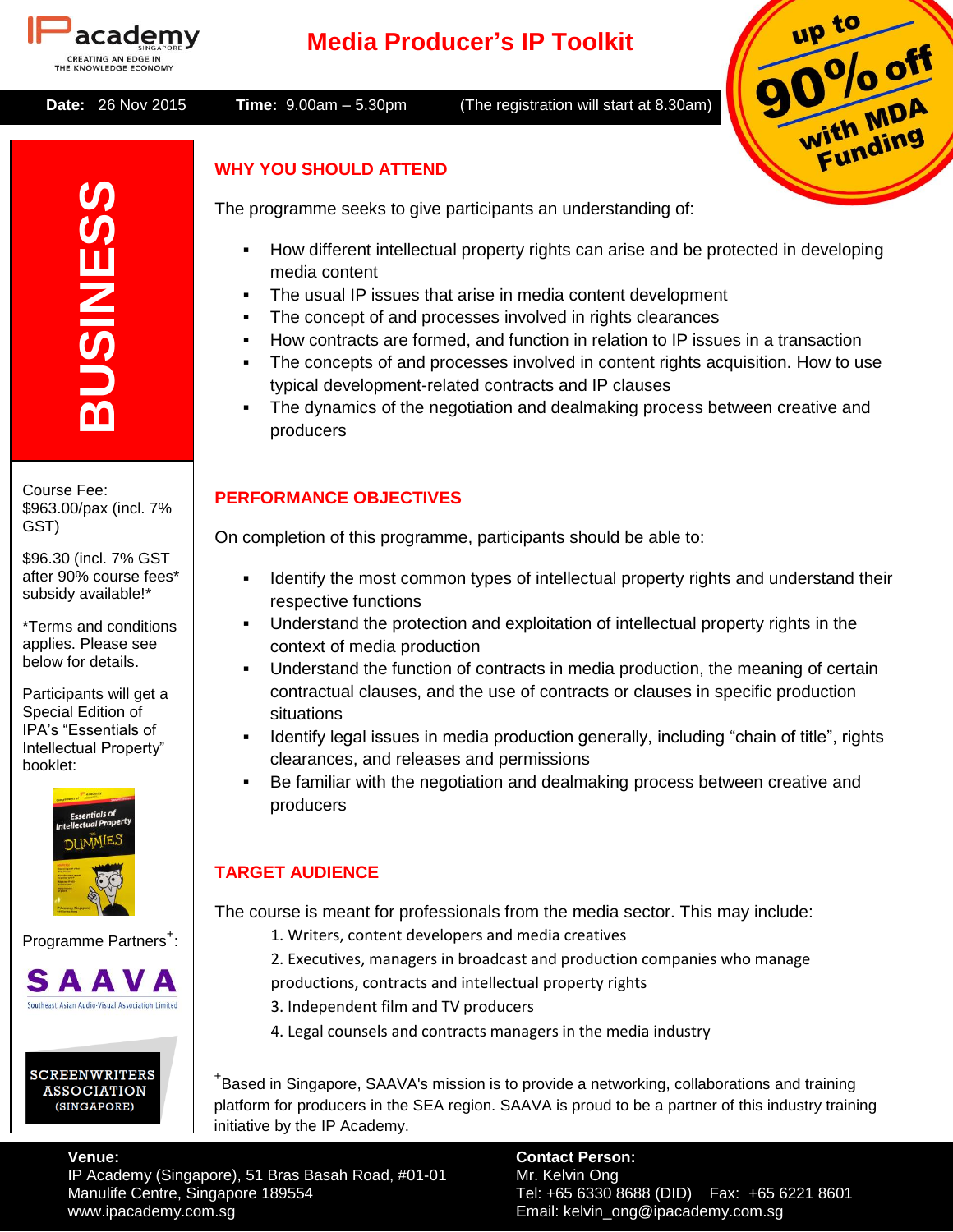

# **Media Producer's IP Toolkit**

**Date:** 26 Nov 2015 **Time:** 9.00am – 5.30pm (The registration will start at 8.30am)



## **PROGRAMME OUTLINE**

|                                                                                                 | PROGRAMME OUTLINE                                                                                                                                                                                                                                                                                                                                                                                                                                                                                     |                      |                                                                                     |
|-------------------------------------------------------------------------------------------------|-------------------------------------------------------------------------------------------------------------------------------------------------------------------------------------------------------------------------------------------------------------------------------------------------------------------------------------------------------------------------------------------------------------------------------------------------------------------------------------------------------|----------------------|-------------------------------------------------------------------------------------|
|                                                                                                 | <b>Module</b>                                                                                                                                                                                                                                                                                                                                                                                                                                                                                         | Time                 | <b>Resource Materials</b><br><b>Included</b>                                        |
| <b>BUSINESS</b>                                                                                 | <b>Fundamentals of IP Rights</b><br>(a) Bird's eye view of the different types of IP Rights<br>(b) Introduction of "Chain of Title" and its importance in media<br>productions<br>(c) Overview of copyright and what it protects; ownership of copyright<br>work in relation to employees and free-lancers; duration of copyright<br>(d) Overview of trade marks and use of trade marks in protecting<br>elements of a production; duration of trade mark protection; trade mark<br>filing strategies | $9:00 -$<br>10:30am  | Sample IP clauses of<br>an employment<br>contract<br>Sample free-lancer<br>contract |
|                                                                                                 | <b>Tea Break</b>                                                                                                                                                                                                                                                                                                                                                                                                                                                                                      | 10:30-<br>10:45am    |                                                                                     |
| Course Fee:<br>\$963.00/pax (incl. 7%)<br>GST)                                                  | Infringement of IP; Exceptions and Defences<br>(a) Copyright infringement and relevant exceptions<br>(b) Defences to copyright infringement, including fair dealing<br>(c) Trade mark infringement<br>(d) Case studies                                                                                                                                                                                                                                                                                | 10:45am-<br>11:30pm  |                                                                                     |
| \$96.30 (incl. 7% GST<br>after 90% course fees*<br>subsidy available!*                          | <b>Rights Clearances</b><br>(a) Moral rights; obtaining the relevant waivers or consents<br>(b) Performers' rights; obtaining the relevant releases and consents<br>(c) Location releases                                                                                                                                                                                                                                                                                                             | $11:30 -$<br>12:30pm | Sample talent release<br>٠<br>Sample location<br>٠                                  |
| *Terms and conditions<br>applies. Please see<br>below for details.                              | (d) Music clearance<br>(e) Privacy, Personality Rights and the impact of the Personal Data<br>Protection Act 2012                                                                                                                                                                                                                                                                                                                                                                                     |                      | release<br>Rights clearances<br>п<br>checklist                                      |
| Participants will get a<br>Special Edition of IPA's<br>"Essentials of<br>Intellectual Property" | <b>Overview of Contract Law</b><br>(a) Formation of contract: what constitutes a legally binding agreement;<br>(b) How to document an agreement                                                                                                                                                                                                                                                                                                                                                       | $12:30 -$<br>1:00pm  |                                                                                     |
| booklet:                                                                                        | <b>Lunch Break</b>                                                                                                                                                                                                                                                                                                                                                                                                                                                                                    | $1:00 -$<br>2:00pm   |                                                                                     |
| Essentials of<br>(Intellectual Propert<br><b>DUMMIES</b><br>Programme Partners <sup>+</sup> :   | Acquiring and Protecting IP Rights: Intersection of IP and<br>contracts<br>(a) Protection of ideas and proposals;<br>(b) The option-literary process;<br>(c) Acquiring original material: the screenwriting agreement<br>(d) Protection of television formats<br>(e) Common IP and Contractual Issues in Production Contracts (-<br>understanding typical terms and conditions)                                                                                                                       | $2:00 -$<br>3:30pm   | Sample Non-<br>Disclosure Agreement<br>Sample deal memo<br>Options checklist        |
| SAAVA                                                                                           | <b>Tea Break</b>                                                                                                                                                                                                                                                                                                                                                                                                                                                                                      | $3:30-$<br>3:45pm    |                                                                                     |
| Southeast Asian Audio-Visual Association Limited                                                | Introduction to negotiation exercise and negotiation roles                                                                                                                                                                                                                                                                                                                                                                                                                                            | $3:45-$<br>4:15pm    |                                                                                     |
| <b>SCREENWRITERS</b>                                                                            | Negotiation role-play exercise and presentation of deals made                                                                                                                                                                                                                                                                                                                                                                                                                                         | $4:15-$<br>5:00pm    |                                                                                     |
| <b>ASSOCIATION</b><br>(SINGAPORE)                                                               | Q&A and End of Session                                                                                                                                                                                                                                                                                                                                                                                                                                                                                | $5:00-$<br>5:30pm    |                                                                                     |

**Venue:**<br>
IP Academy (Singapore), 51 Bras Basah Road, #01-01 Mr. Kelvin Ong<br>
Manulife Centre, Singapore 189554 **Tel:** +65 6330 8688 (DID) Fax: +65 6221 8601 IP Academy (Singapore), 51 Bras Basah Road, #01-01 Mr. Kelvin Ong Manulife Centre, Singapore 189554 Tel: +65 6330 8688 (DID) Fax: +65 6221 8601 www.ipacademy.com.sg Email: kelvin\_ong@ipacademy.com.sg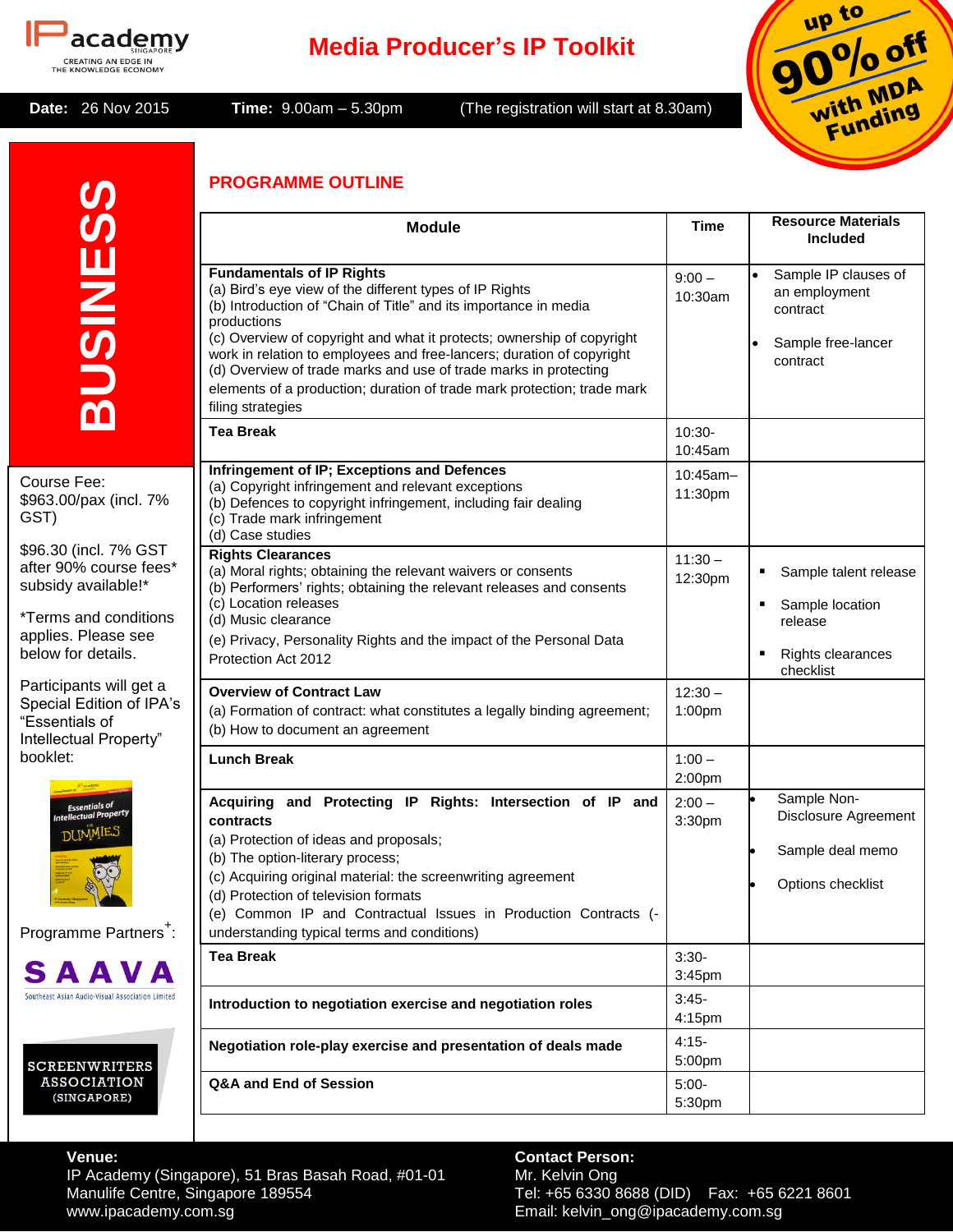

# **Media Producer's IP Toolkit**

**Date:** 26 Nov 2015 **Time:** 9.00am – 5.30pm (The registration will start at 8.30am)

# **BUSINESS**

Course Fee: \$963.00/pax (incl. 7% GST)

\$96.30 (incl. 7% GST after 90% course fees\* subsidy available!\*

\*Terms and conditions applies. Please see below for details.

Participants will get a Special Edition of IPA's "Essentials of Intellectual Property" booklet:



Programme Partners<sup>+</sup>:



**SCREENWRITERS ASSOCIATION** (SINGAPORE)

# **SPEAKERS' PROFILE**

*Ms. Trina Ha* is a Faculty / Legal counsel at the IP Academy (Singapore). Before her appointment as legal counsel, Ms Ha was in private practice where she specialised in matters involving the protection, management and exploitation of intellectual property rights. Her practice in these fields was buttressed by her extensive exposure to a wide range of transactions over the years from various industries including the media, telecommunications, internet, pharmaceutical, food & beverage, retail and fashion sectors. She was also at one point legal counsel with the Media Development Authority of Singapore where she drafted, reviewed and negotiated the contracts for the Authority's range of investments in film, television, animation and game development and production. She has conducted talks and customized workshops on intellectual property rights for various companies, organisations and institutes of higher learning, and was also an appointed trainer by the National Book Development Council of Singapore for the conduct of courses and workshops on copyright issues. Ms Ha co-authored the volume on Media Law published by Butterworths as the first title in the series of Singapore Precedents and Forms. During her time in legal practice, she was ranked annually since 2007 in the intellectual property industry and TMT industry by the Asia Pacific Legal 500*.*

*Ms. Teo Yi-Ling* graduated from the University of Liverpool in 1995, was admitted as a Barrister-at-Law (Middle Temple) in 1996, and was admitted to the Singapore Bar in 1998. Yi-Ling's areas of legal practice are commercial and corporate law, intellectual property, technology, and media and entertainment. She has worked with independent producers and production companies, writers, creative agencies and consultants, government and regulatory agencies, social enterprise organisations, and technology and innovation companies.

Yi-Ling has experience in advising on intellectual property rights management strategies, commercial transactions involving intellectual property licensing and assignment, and general commercial transactions involving the sale, supply and distribution of products and services. Her media and entertainment practice experience covers transactional and risk management advisory for project development and production, screenwriting, recording and music composition, rights acquisition and clearance, content regulation, talent management, production and technical services and production-related releases. She regularly consults on story and script development, project infrastructure, production risk management, and business strategy on a range of media projects, notably in feature film and transmedia.

On the academic front, Yi-Ling has taught media law, copyright law, entertainment business law and media ethics at a number of tertiary institutions, including New York University Tisch School of the Arts Asia, Ngee Ann Polytechnic, LaSalle College of the Arts Puttnam School of Film, and the University of Newcastle, Sydney. She is currently full-time faculty with the Academy of Digital Entertainment at the Breda University of Applied Sciences in the Netherlands. Alongside her academic function at some of these schools, she has worked with management in developing intellectual property policies, and provided legal guidance for institution-level and student projects.

She holds a LL.M. from Northwestern University School of Law in Chicago, USA, and is the author of "Media Law in Singapore", published by Sweet & Maxwell Asia. Her book is used as a course and reference text by most media-related diploma, degree and postgraduate programmes in Singapore tertiary institutions.

IP Academy (Singapore), 51 Bras Basah Road, #01-01 Mr. Kelvin Ong Manulife Centre, Singapore 189554 Tel: +65 6330 8688 (DID) Fax: +65 6221 8601 www.ipacademy.com.sg example and the example of the Email: kelvin\_ong@ipacademy.com.sg

**Venue: Contact Person:**